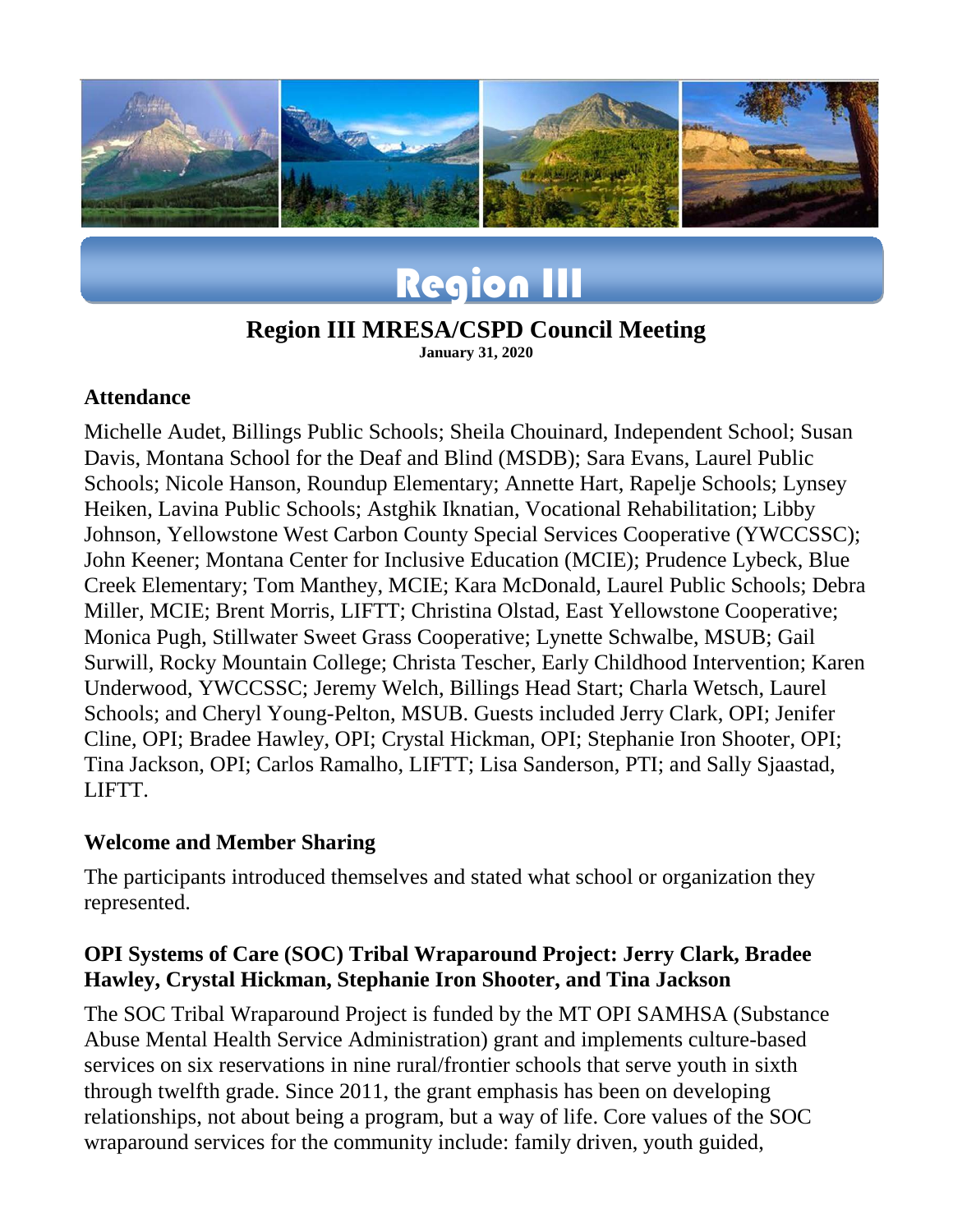community-based and are culturally and linguistically competent. Principals of the Wraparound Project are: family voice and choice, culturally competent, individualized to know the family, strengths based, unconditional care, natural supports, community based, team based, collaboration and integration, and outcome based and cost responsible.

Eight to ten youth are assigned to wraparound specialists on each site. Schools in the Project refer students and families to the program. The Project can work with schools not in the project to train them on how to deliver wraparound services. If interested, contact Stephanie Iron Shooter at 406.530.4364 or sironshooter@mt.gov.

The Project also developed suicide prevention packets, individualized for each tribe.

The Project is hosting a Trauma Informed Care Using Restorative Practices Train the Trainer workshop presented by Resolutions Northwest at the Northern Hotel in Billings April 20-22, 2020. To register contact Stephanie.

#### **PTI: Lisa Sanderson**

PLUK was Montana's Parent Training and Information Center (PTIC) funded by the Office of Special Education Programs (OSEP) from 1984 to September 30, 2019. Every state has a PTIC, there are 104 PTIC programs in the nation. OSEP asked The South Dakota Parent Connection program to provide services in Montana as the Montana PTI for one year when PLUK closed. Requests for Proposals will be available this spring for a 5-year Montana PTIC grant. PTI will work with the new grantee to ensure a smooth transition of services for families.

Resources offered through Montana PTI are listed on their website,

[www.MontanaPTI.org;](http://www.montanapti.org/) additional resources are added based on need. Feel free to send Montana resources and training information to PTI to post on their page. The MT PTI offers assistance via phone and email. PTI is in the process of acquiring PLUK's telephone number to route it to their program. PTI also has a family coach in Billings and they are in the process of hiring more. The family coaches are not available to go to school meetings or to connect with schools. Funding is available for travel for the family coaches and for interpreters.

PTI received 194 calls in October and November alone. Trending concerns include:

- guardianship process
- home schooling issues
- limited number of service hours received at school
- un-enrollment/absentee issues
- bullying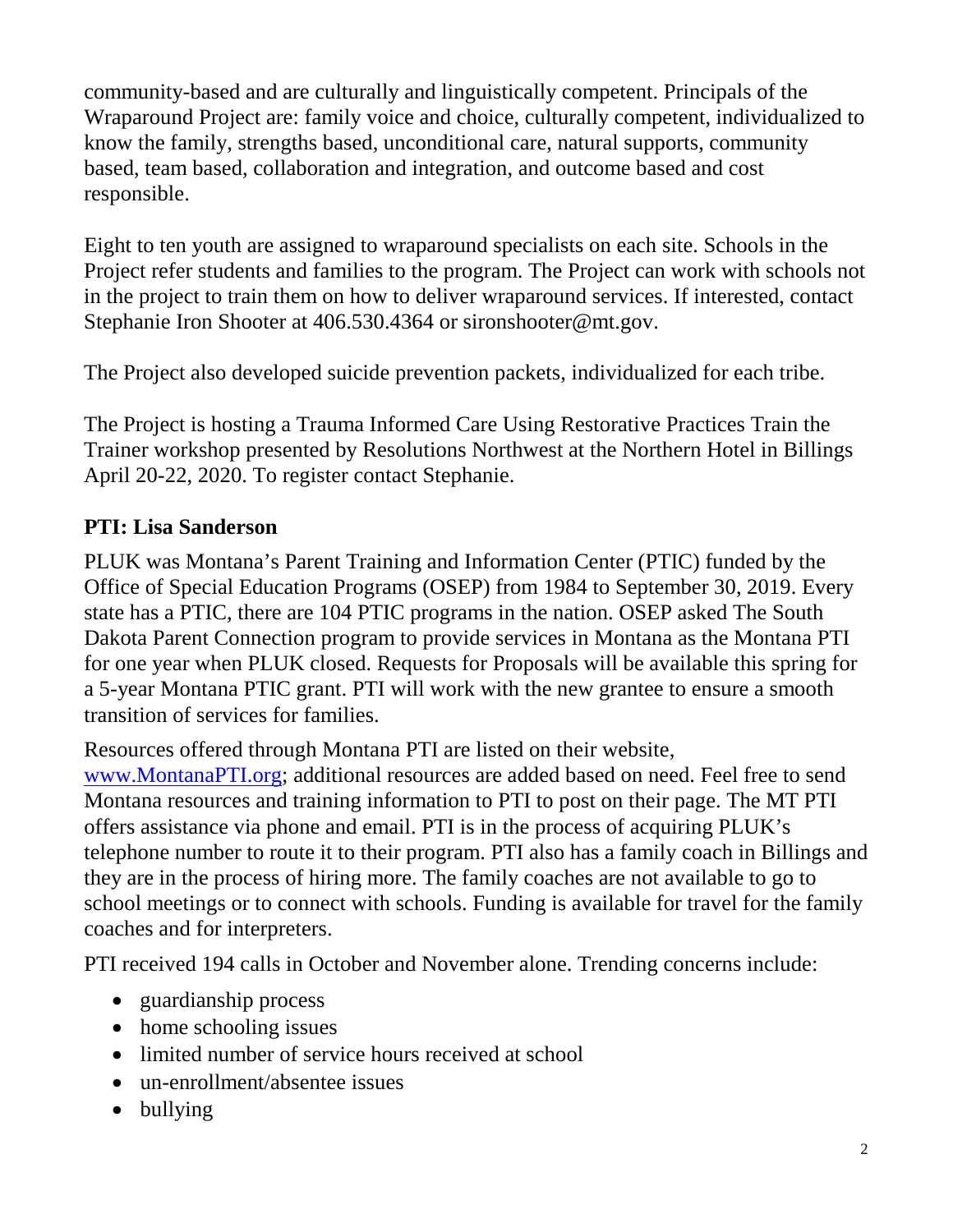• trauma/resiliency

## **OPI Student Support Services Division: Jenifer Cline**

Jenifer's former position has not been filled, but OPI is in the process of offering the position to someone and will hopefully be filled soon.

The TAESE Joint Stakeholder Meeting will be May 7 and the CSPD Stakeholders meeting will be May 8. Save the date announcements will be sent out in the next two months.

The OPI is working on their Annual Performance Report (APR) and hope to have it completed by the CSPD Stakeholder meeting. The OPI is attempting to align the APR and ESSA reports. In compiling the reports, concerns about graduation rates for students receiving special education services have surfaced.

The OPI is considering changing the monitoring process to a differentiated model, making it more meaningful for schools and cooperatives.

The Educational Interim Committee is drafting a proposal to the legislature on an automatic inflationary increase for special education funding. They are also looking into cooperative funding and why some funding structures are successful while others are not.

On December 19, President Trump signed a federal funding bill to fund the federal government through September 30, 2020. IDEA funding increased by \$400 million.

In the fall of 2019, Montana was awarded a 5-year \$50 Million Federal Literacy Grant. For more information check out The OPI's [Montana Literacy](http://opi.mt.gov/Leadership/Academic-Success/Title-Other-Federal-Programs/Montana-Literacy-Projects) website.

The School Climate grant paid for the Student Voice Survey. OPI is planning for how to continue paying for the survey when the School Climate grant ends, as the survey is part of the ESSA plan.

The council voiced concerns about the new dyslexia policy:

- educators are not prepared to address the issues of assessment
- educators need to be able to verbalize what schools are doing and be able to show accountability
- educators need a list of assessments available
- educators need to be able to respond to parents who have lists of assessments they downloaded from the internet and are concerned when the school is not using the listed assessments

Jenifer asked Karen to email Colet Bartow the concerns of the council. Colet is overseeing a group that is working on a publication to address issues. The new dyslexia policy will be discussed at the next Higher Education Council meeting.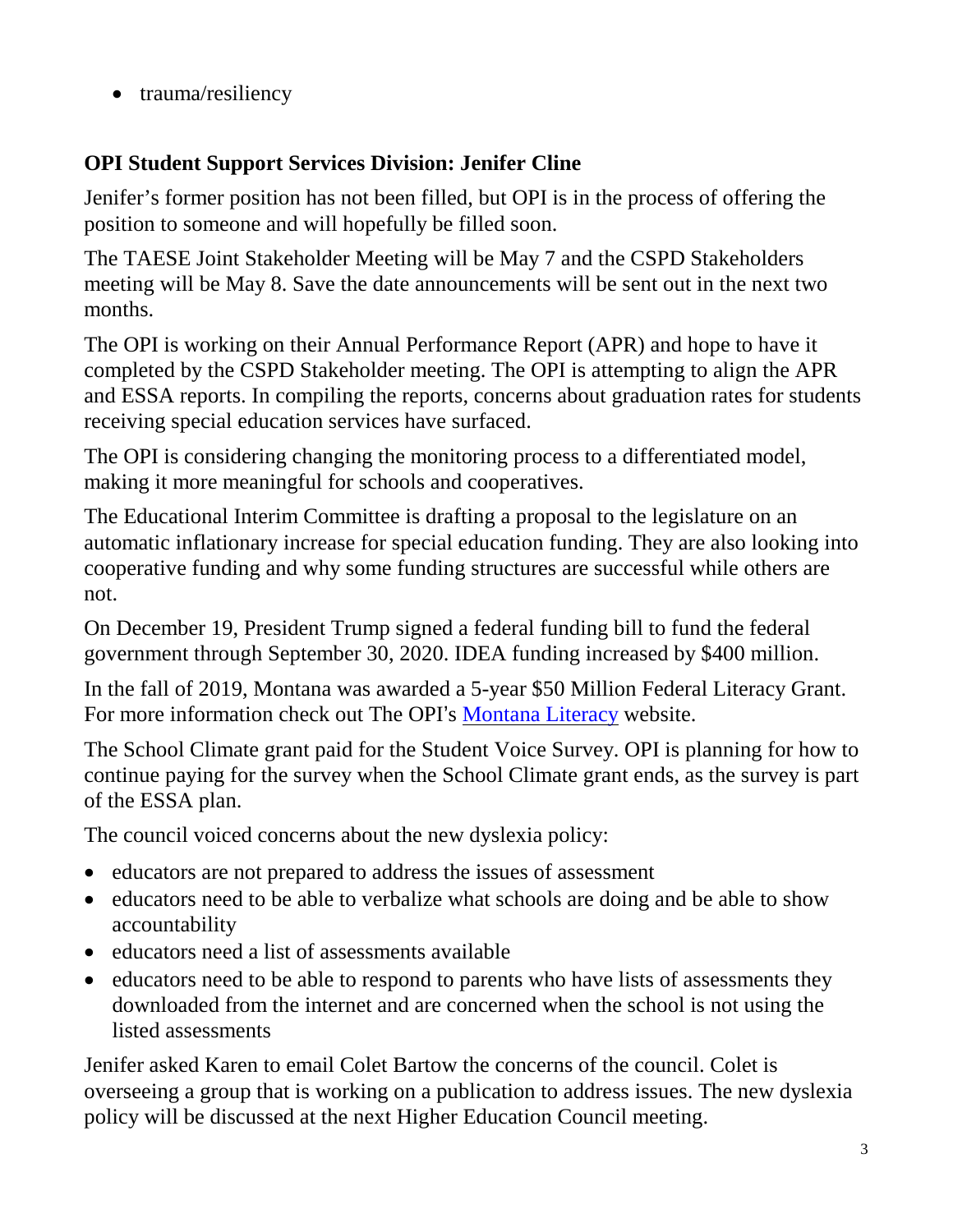## **Institute for Neurodiversity and Applied Behavior Analysis Program: Cheryl Young-Pelton**

Cheryl distributed a handout on the Institute for Neurodiversity and Applied Behavior Analysis program, see attached. The committee has met three times and meets every other month.

Tom reported that the [Utah Regional Leadership Education in Neurodevelopmental](http://urlend.org/)  [Disabilities](http://urlend.org/) (URLEND) program provides training for educators and parents in a five state area that includes Montana.

# **Waterford UPSTART At-Home Kindergarten Readiness: Annette Hart**

Annette explained that information on the Waterford UPSTART program was emailed to all superintendents, see attached handout. The program is a free program for parents and caregivers of four and five year old children during the year before they enter kindergarten in rural areas. The program provides a computer (which the family keeps on completion of the program), internet (for those that qualify) while enrolled in the program, and the Waterford Early Learning Curriculum. Participants are required to use the curriculum 15-20 minutes a day, 5 days a week. For more information visit [www.waterfordupstart.org.](http://www.waterfordupstart.org/)

## **Vocational Rehabilitation (VR) Update: Astghik Iknation**

Vocational Rehabilitation works with students who have IEPs, 504 plans, or who have a disability. VR can work with students/parents at school or at the VR office. VR is hiring three Pre-ETS specialists, one each in Billings, Missoula, and Havre. VR would like to have more schools submit contracts for the Pre-ETS program. The Pre-ETS contracts have been revised to better track the services each student receives and the services schools provide. Council members reported that schools are having a problem with parents submitting social security numbers on the VR forms and therefore they are not able to provide services to as many students.

# **Region III Updates/Planning**

- The Indian Education for All (IEFA) Best Practices Conference is May 3-5 at MSUB. The conference will include field trips to Plenty Coups State Park and the Audubon Center in addition to sessions at MSUB. OPI is accepting proposals for presentations until February 14. For more information, visit The [OPI IEFA](http://opi.mt.gov/Educators/Teaching-Learning/Indian-Education-for-All/Upcoming-Events-PD-Opportunities#IEFABest) page.
- The 2020 Region III Award Winners are
	- o Teri Fisk Paraeducator of the Year: Jesica Lofstrom, Blue Creek Elementary Also nominated were: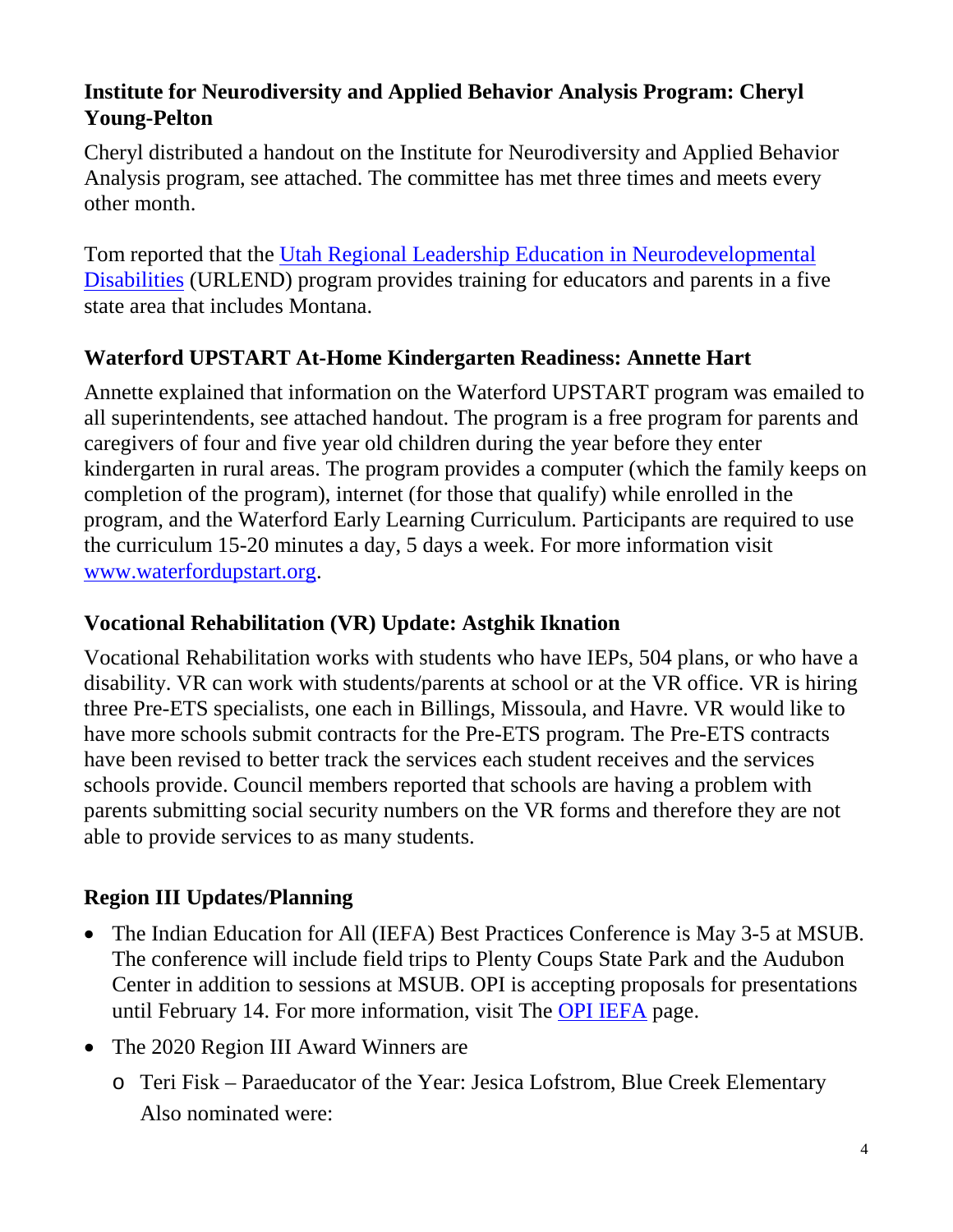- Louise Foos, South Elementary, Laurel
- Dounia Means, Hardin Intermediate
- **Annette Price, Belfry**
- o Para/Teacher Team of the Year:

Columbus Middle School- Kiley Frank, Kelly Ault, and Cary Frank

Also nominated was the Independent School team of Carlie Carlson, Angelica Johnson, Jodi Noseep, Melody Surdahl, Shanea Decker, Robin Hamm, Keri Yates, Janna Keever, Chari Thom, and Scarlett Tuller.

Thank you to award selection committee members Libby Johnson and Karen Underwood for their time and effort in selecting the winners.

- Deb distributed a Region III CSPD 2019/2020 list of activities, see attached.
- Billings Public Schools will move forward with the Trauma-Invested Institute for Fostering Resilient Learners workshop. The workshop will be August 3 &4 at the Lincoln Center. The registration fee will depend on grants received and support from other schools. CSPD will offer scholarships.
- Due to the cost involved, Judy Povilaitis, Billings Public Schools, and Deb decided not to move forward with the Yes I Can workshop. The Yes I Can funding will be used for Jessica Minahan's workshops on March 27.
- Deb distributed a CSPD regional training attendance and ratings summary compiled by Doug Doty, OPI, see attached.
- Interest was expressed in having an iPad Boot Camp workshop. Deb will check with Doug Doty to see if he will sponsor one in Billings.
- MonTech is in the process of hiring a new Program Director, the deadline for applications was January 27, 2020.
- YBGR is offering a free "train the trainer" program on the Violence Intervention and Prevention (VIP) model for up to 30 schools or community partners, see handout. Prudence reported that she is VIP certified and that it is a much better program than MANDT, the process and holds are better but it is a very verbal program and not for lower functioning students.
- The MTSS funded workshops have not been well received. As a result, unexpended funding may be available for another training(s). Last year, OPI approved expending funds for Dr. Lina Bones' Trauma Informed Care workshop, which was very well received. The council suggested offering a training on self-care for teachers/being a resilient teacher /preventing burnout, possibly with Kristen Soers. MCASE had a good speaker on this topic last year, Sara will send Deb his information. Another suggestion was team building for special and general educators/school culture.